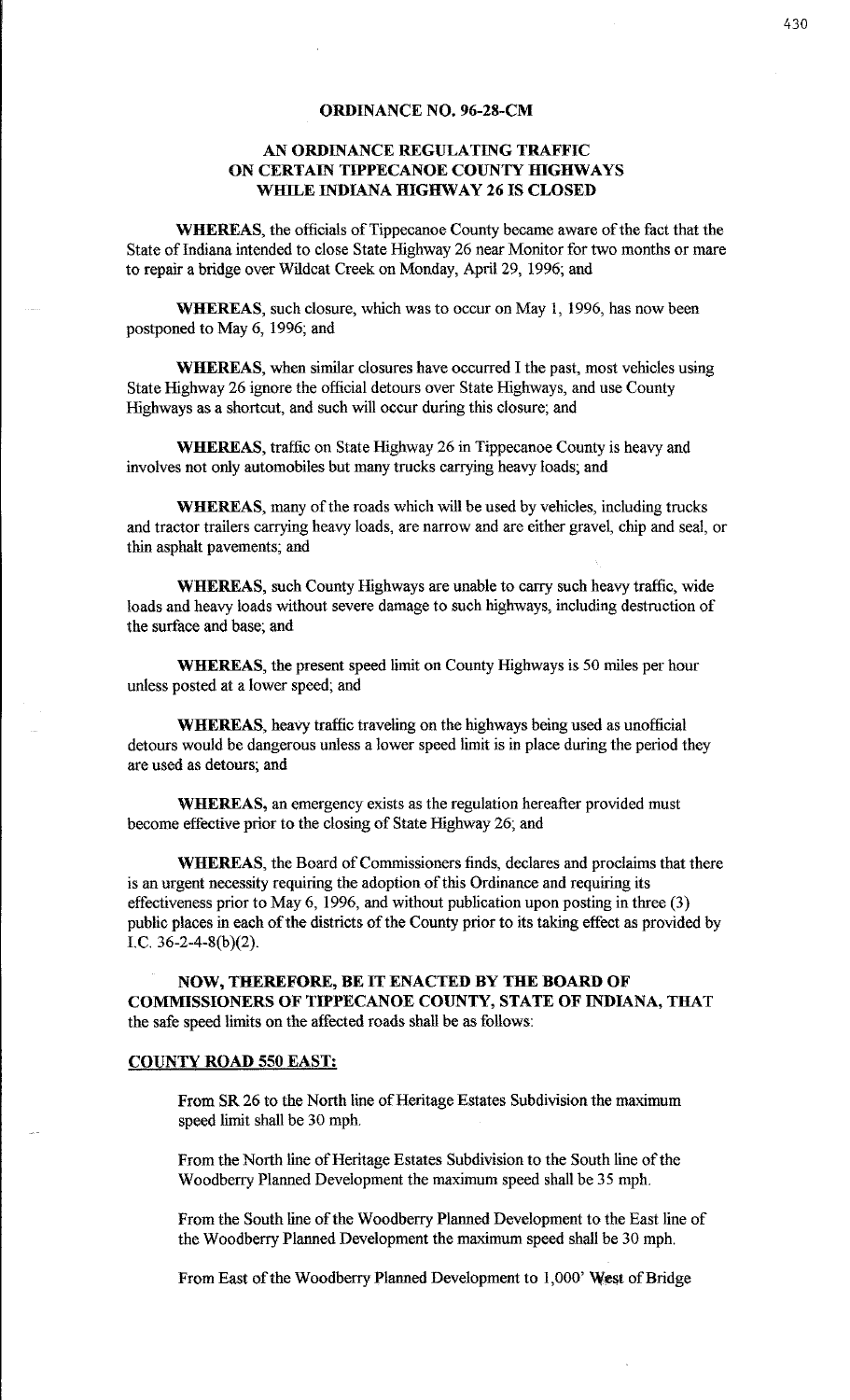Number 141 the maximum speed limit shall be 30 mph.

From 1,000" West of Bridge Number 141 to 1,000' East of Bridge 141 the maximum speed limit shall be 20 mph.

From 1,000' East of Bridge Number 141 to County Road 775 East the maximum speed limit shall be 35 mph.

# COUNTY ROAD 775 EAST:

From County Road 100 North to 0.46 miles North of SR 26 the maximum speed limit shall be 40 mph.

From 0. 46 miles North of SR 26 to SR 26 the maximum speed limit shall be 30 mph.

### COUNTY ROAD 750 EAST:

From SR 26 to I miles North of County Road 200 South the maximum speed limit shall be 35 mph.

From 1 mile North of County Road 200 South to County Road 200 South the maximum speed limit shall be 30 mph.

### COUNTY ROAD 200 SOUTH:

From County Road 650 East to County Road 900 East the maximum speed limit shall be 40 mph.

#### COUNTY ROAD 650 EAST/COUNTY ROAD 675 EAST:

From SR 26 to County Road 150 South the maximum speed limit shall be 15 mph.

From County Road 150 South to County Road 200 South the maximum speed limit shall be 30 mph.

Some of the speed limits listed above were established legally by previous ordinances and will remain in effect after this Ordinance is void.

NOW, THEREFORE, BE IT ALSO ENACTED BY THE BOARD OF COMMISSIONERS OF TIPPECANOE COUNTY, STATE OF INDIANA, THAT the following County roads shall be posted with a 10 Ton maximum weight limit:

County Road 550 East from SR 26 to County Road 100 North.

County Road 100 North from County Road 550 East to County Road 775 East.

County Road 775 East from County Road 100 North to SR 26.

County Road 675 East/County Road 650 East from SR 26 to County Road 200 South.

County Road 200 South from Dayton Road to County Road 900 East.

County Road 750 East from SR 26 to County Road 200 South.

This Ordinance does not apply to school buses transporting pupils to and from schools or emergency vehicles.